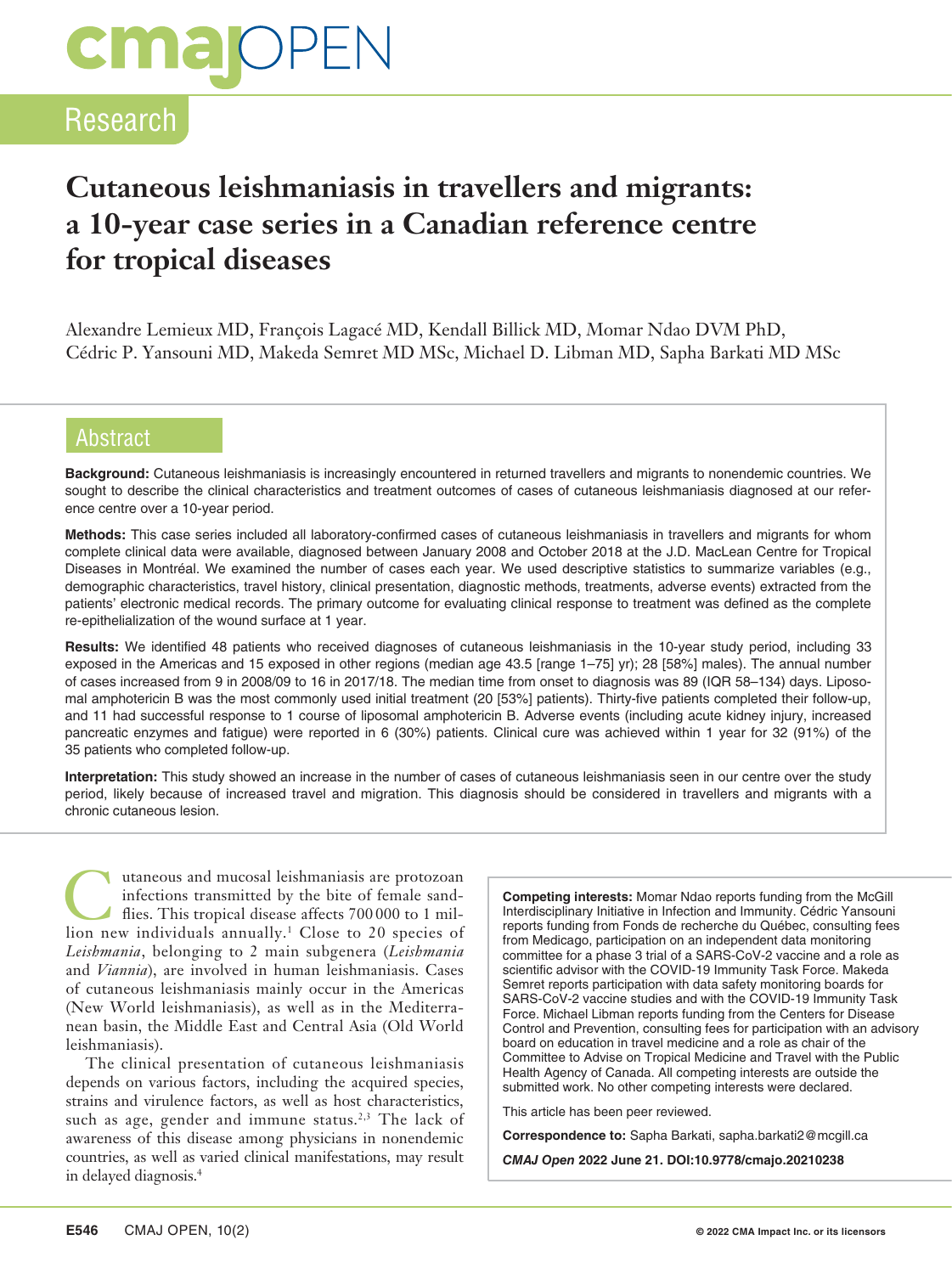Research

cmar

CMAJ OPEN, 10(2) **E547** 

**Data sources**

We identified patients from our paper and electronic logbook, in which all patients from the clinic are reported, using the search term "cutaneous leishmaniasis." We collected data from the patients' electronic medical charts using a data extraction form. Data were extracted from charts by 1 of 2 reviewers (A.L. and F.L.) from January to June 2018. Data were verified for accuracy by the expert reviewer (S.B.).

#### **Outcome and variables**

Our primary outcome was the clinical response to treatment, defined as the complete re-epithelialization (regeneration of the epithelium covering the wound surface) at 1 year after the initiation of treatment, as evaluated by the treating physician.12 We extracted demographic characteristics, travel history, clinical presentations, previous consultations, diagnostic methods, treatments and adverse events. The purpose of travel was adapted from GeoSentinel Surveillance Network definitions.8

We evaluated the immune status of every patient from their medical charts. We defined immunosuppression as the presence of any of the following: primary immunodeficiency; hematologic malignancies; oncologic malignancies; hematopoietic stem cell transplantation (allogenous or autologous); solid organ transplantation, HIV infection; rheumatologic, connective tissue or other autoimmune disorders; and iatrogenic conditions. The latter included cancer chemotherapy, radiation therapy, long-term high-dose steroid treatment (i.e., prednisone equivalent of  $\geq 2$  mg/kg/d or 20 mg/d if weight  $> 10$  kg, for  $\geq 14$  d), cytotoxic drugs, calcineurin inhibitors, biological response modifiers and antibodies that target lymphocytes.<sup>13</sup>

#### **Statistical analysis**

We determined the number of cases per year over the study period. We used descriptive statistics to summarize patient demographic, epidemiologic and clinical data. Missing data were excluded from the analysis. We grouped patients by exposure region (Old World or New World). Categorical variables were expressed as frequencies and percentages; we compared Old World and New World groups using  $\chi^2$  and Fisher exact tests, where appropriate. Continuous variables were expressed as means and standard deviations or as median and interquartile ranges (IQRs); we compared Old World and New World groups using the Student *t* test or the Mann–Whitney Test (for non-normally distributed variables). Differences between groups were considered significant if *p* values were less than 0.05. We evaluated the sensitivity of the different methods of detecting cutaneous leishmaniasis using a composite reference standard, defined as a lesion that was clinically and epidemiologically consistent with leishmaniasis and at least 1 positive laboratory test.14 Statistical analyses were performed using STATA version 14.2.

#### **Ethics approval**

The study was approved by the McGill University Health Centre research ethics review board.

Polymerase chain reaction (PCR) has better sensitivity (97%– 100%) for the diagnosis of leishmaniasis than direct visualization of the parasite  $(33\% - 57\%)$  or culture  $(67\%)$ <sup>5</sup> Speciation is an important step in the diagnosis of cutaneous leishmaniasis and an invaluable tool to inform therapeutic approaches and prognosis; it should be performed when available.<sup>2,6</sup>

Treatment of cutaneous leishmaniasis can be challenging, as there is no universally applicable approach. Management should be individualized according to several factors, such as the *Leishmania* species, host immune status, mucosal involvement, and the location, size and number of lesions.<sup>6</sup> Treatment may be local (e.g., paromomycin preparations, cryotherapy, heat therapy) or systemic (e.g., pentavalent antimonials, miltefosine, azoles and amphotericin B) and is believed to reduce scarring and to prevent disease progression, dissemination, subsequent mucosal leishmaniasis and relapse.<sup>5-7</sup>

A recent study by the GeoSentinel Surveillance Network of cutaneous and mucosal leishmaniasis in travellers and migrants in the past 20 years showed a slow increase of cases per 10000 travellers encountered in the past decade.8 Very few studies have reported the clinical experience of tropical medicine clinics in North America regarding diagnosis and outcomes of cutaneous leishmaniasis.<sup>9,10</sup>

We sought to describe the clinical and microbiological characteristics and treatment-related outcomes of all cases of cutaneous leishmaniasis encountered over a 10-year period in our centre. By sharing our experience, we aim to raise awareness of this disease among clinicians who may encounter these cases in their practices, including primary care physicians, dermatologists and infectious diseases specialists.

### **Methods**

#### **Study design and setting**

We conducted a retrospective descriptive study of patients with cutaneous leishmaniasis diagnosed or referred to the outpatient clinic at the J.D. MacLean Centre for Tropical Diseases, Montréal, between January 2008 and October 2018. The J.D. MacLean Centre for Tropical Diseases, one of the largest tropical medicine centres in North America, provides medical care to travellers and migrants. It is also part of the GeoSentinel Surveillance Network (www.geosentinel.org). This case series was reported using the Preferred Reporting of Case Series in Surgery (PROCESS) checklist.11

#### **Participants**

We included all patients (returned travellers and migrants of all ages) assessed in our centre who had a confirmed diagnosis of cutaneous leishmaniasis by a positive smear, histopathology, culture or PCR. Exclusion criteria were the absence of a laboratory-confirmed diagnosis of cutaneous leishmaniasis and cases of post–kala-azar dermal leishmaniasis, since it is a complication of visceral leishmaniasis. We also excluded patients assessed only by teleconsultation and cases where expert opinion was provided to the treating physician without assessing the patient.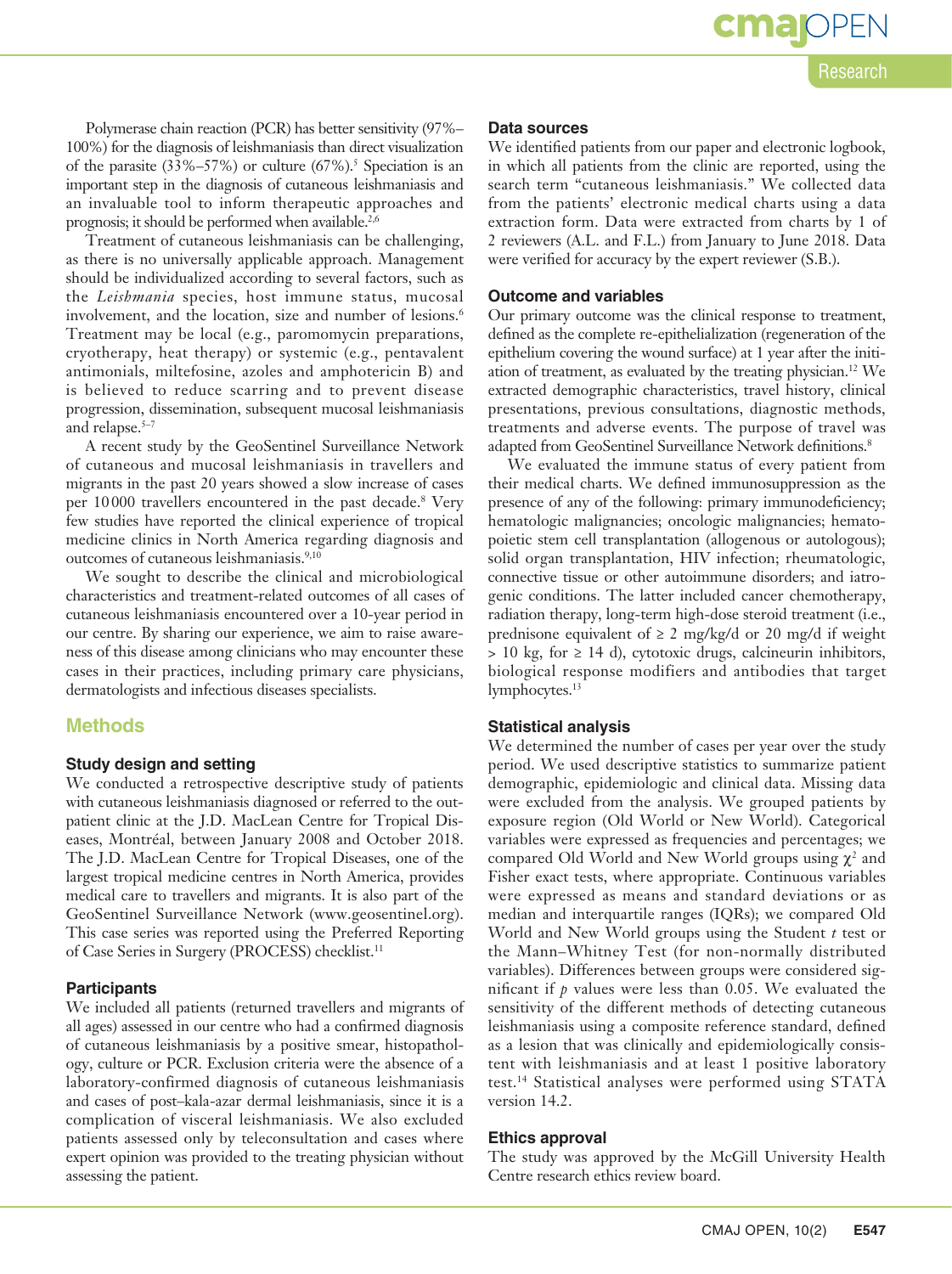# Research

## **Results**

We identified 52 patients from our centre's records over the 10-year study period. Of these, we excluded 4 patients who did not have a laboratory-confirmed diagnosis of cutaneous leishmaniasis. Twenty-eight patients (58%) were male, and the median age was 43.5 years (IQR 24.5–58.5 yr, range

1–75 yr) (Table 1). Five patients (10%) were younger than 18 years (range 1–12 yr). The patients' regions and countries of birth are presented in Appendix 1, Supplemental Table 1, available at www.cmajopen.ca/content/10/2/E546/suppl/ DC1. The median time from initiation of symptoms to diagnosis was 89 (range 11–496) days. Patients consulted a median of 2 physicians before being seen in our centre.

| Table 1: Demographic and clinical characteristics of 48 returned travellers and migrants with cutaneous leishmaniasis, 2008-2018                                                                                                                                                                 |                      |                                   |                                          |         |
|--------------------------------------------------------------------------------------------------------------------------------------------------------------------------------------------------------------------------------------------------------------------------------------------------|----------------------|-----------------------------------|------------------------------------------|---------|
|                                                                                                                                                                                                                                                                                                  | No. (%) of patients* |                                   |                                          |         |
| Characteristic                                                                                                                                                                                                                                                                                   | Total<br>$n = 48$    | Old World<br>exposure<br>$n = 15$ | <b>New World</b><br>exposure<br>$n = 33$ | p value |
| Gender                                                                                                                                                                                                                                                                                           |                      |                                   |                                          | 0.3     |
| Male                                                                                                                                                                                                                                                                                             | 28 (58)              | 7(47)                             | 21(64)                                   |         |
| Female                                                                                                                                                                                                                                                                                           | 20 (42)              | 8(53)                             | 12 (36)                                  |         |
| Age, yr, median (IQR)                                                                                                                                                                                                                                                                            | 43.5 (24.5-58.5)     | 53 (31.5-62)                      | $36(24 - 54)$                            | 0.2     |
| Traveller type                                                                                                                                                                                                                                                                                   |                      |                                   |                                          | 0.6     |
| Returned traveller                                                                                                                                                                                                                                                                               | 43 (90)              | 14 (93)                           | 29 (88)                                  |         |
| Migrant                                                                                                                                                                                                                                                                                          | 5(10)                | 1(7)                              | 4 (12)                                   |         |
| Immune status                                                                                                                                                                                                                                                                                    |                      |                                   |                                          | 0.6     |
| Immunocompetent                                                                                                                                                                                                                                                                                  | 46 (96)              | 14 (93)                           | 32 (97)                                  |         |
| Immunocompromised                                                                                                                                                                                                                                                                                | 2(4)                 | $1(7)\$                           | 1(3)                                     |         |
| Region of exposure                                                                                                                                                                                                                                                                               |                      |                                   |                                          | -       |
| North or Central America                                                                                                                                                                                                                                                                         | 24 (50)              | -                                 | 24 (73)                                  | 0.02    |
| South America                                                                                                                                                                                                                                                                                    | 9(19)                |                                   | 9(27)                                    |         |
| North Africa                                                                                                                                                                                                                                                                                     | 5(10)                | 5(33)                             |                                          |         |
| Sub-Saharan Africa                                                                                                                                                                                                                                                                               | 3(6)                 | 3(20)                             |                                          |         |
| Middle East                                                                                                                                                                                                                                                                                      | 5(10)                | 5(33)                             |                                          |         |
| South or Central Asia                                                                                                                                                                                                                                                                            | 1(2)                 | 1(7)                              |                                          |         |
| East Asia                                                                                                                                                                                                                                                                                        | 1(2)                 | 1(7)                              |                                          |         |
| Purpose of travel (among returned travellers, $n = 43$ )                                                                                                                                                                                                                                         |                      |                                   |                                          |         |
| Tourism                                                                                                                                                                                                                                                                                          | 24 (56)              | 5(33)                             | 19 (58)                                  |         |
| Visiting friends and relatives                                                                                                                                                                                                                                                                   | 7(16)                | 6(40)                             | 1(3)                                     |         |
| Work or business                                                                                                                                                                                                                                                                                 | 5(12)                | 2(13)                             | 3(9)                                     |         |
| Education or research                                                                                                                                                                                                                                                                            | 2(5)                 | 0(0)                              | 2(6)                                     |         |
| Volunteer or aid worker                                                                                                                                                                                                                                                                          | 5(12)                | 1(7)                              | 4(12)                                    |         |
| Duration of travel (among returned travellers, $n = 43$ ),<br>d, median (IQR)                                                                                                                                                                                                                    | $42(21-90)$          | 60 (23-94)                        | $36(27-75)$                              | 0.5     |
| Time from initiation of symptoms to diagnosis, d,<br>median (IQR)                                                                                                                                                                                                                                | 89 (58-134)          | 98.5 (90-146)                     | 84 (57-127)                              | 0.2     |
| No. of physicians consulted before visit to reference<br>centre, median (range)+                                                                                                                                                                                                                 | $2(0-5)$             | $2(1-5)$                          | $2(0-3)$                                 | 0.3     |
| No. of course of systemic or topical antibiotics before<br>visit to reference centre, median (range) $\ddagger$                                                                                                                                                                                  | $1(0-4)$             | $1(0-3)$                          | $1(0-4)$                                 | 0.4     |
| Note: $IQR =$ interquartile range.<br>*Unless indicated otherwise.<br>†Data missing for 2 patients.<br>‡Data missing for 1 patient.<br>§Patient with systemic lupus erythematosus on low-dose prednisone and hydroxychloroquine.<br>¶Patient with HIV with CD4 count at low end of normal range. |                      |                                   |                                          |         |

**E548** CMAJ OPEN, 10(2)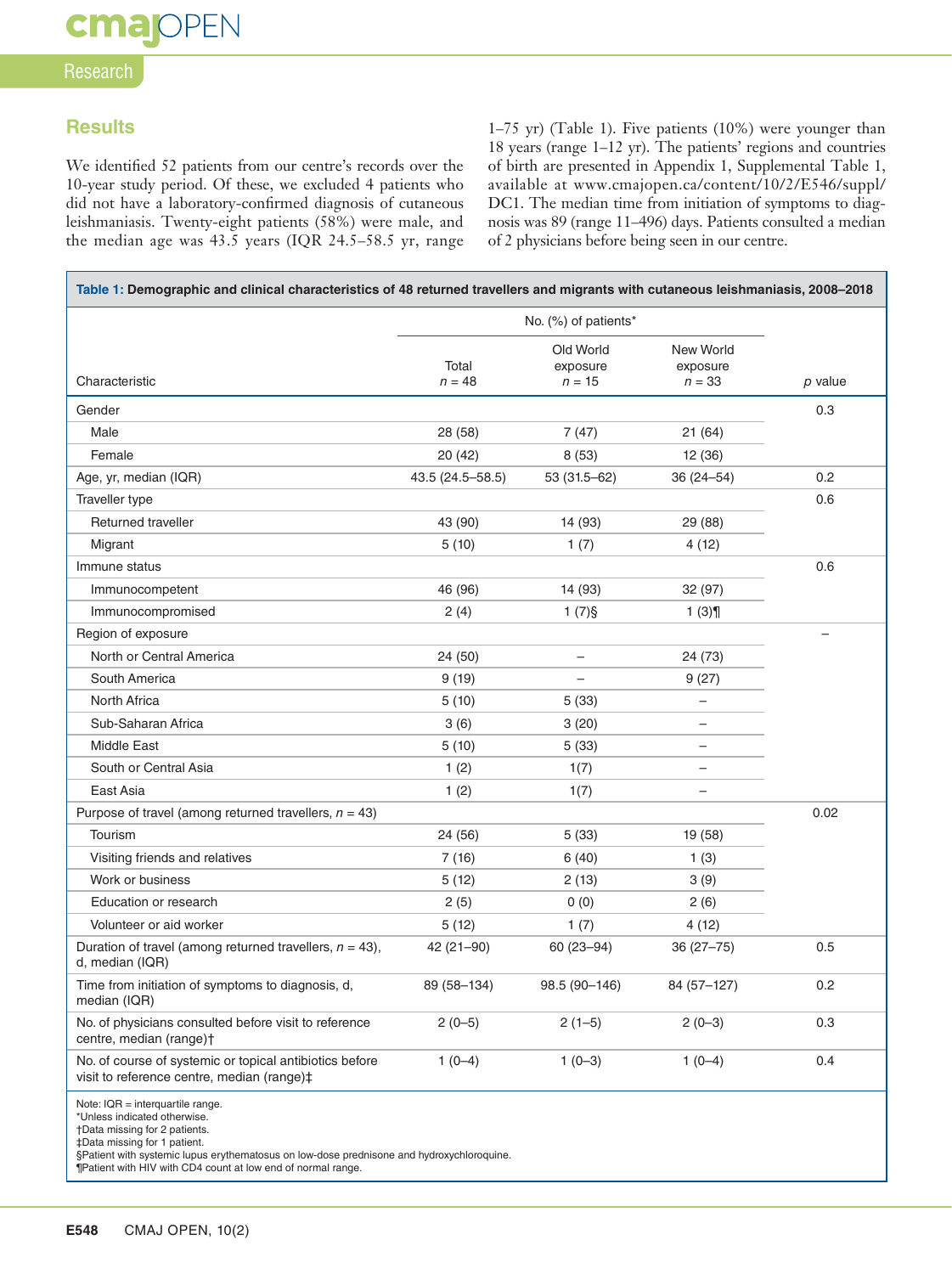cma

Of the 15 patients with cutaneous leishmaniasis exposed in Old World regions, the most common regions of exposure were the Middle East (*n* = 5, 33%), North Africa (*n* = 5, 33%) and sub-Saharan Africa (*n* = 3, 20%). Of the 31 patients with cutaneous leishmaniasis exposed in New World regions, the most common countries of exposure were Costa Rica (*n* = 11, 35%) and Mexico  $(n = 7, 23\%)$ . Appendix 1, Supplemental Table 2 presents a list of all countries of exposure.

Among the 43 patients who were returned travellers, the most common purposes of travel were tourism (*n* = 24, 50.0%) and visiting friends and relatives (*n* = 7, 14.6%). Travellers exposed in New World regions were more likely to travel for tourism, and those exposed in Old World countries were more likely to visit friends and relatives ( $p = 0.028$ ). Migration-related cases accounted for 10% of patients (*n* = 5); 3 patients were refugees (from Iran, Syria and Haiti), including two 12-year-old children who presented with chronic lesions of 6–12 months' duration. The median duration of travel was 42 (IQR 21–90) days, and 12.5% of patients travelled for 2 weeks or less.

Eleven (22.9%) patients had a diagnosis of cutaneous leishmaniasis established before coming to our centre. Nineteen (40%) patients consulted a dermatologist before being referred for suspicion of cutaneous leishmaniasis. Two (10%) of those 19 patients had a diagnosis of cutaneous leishmaniasis confirmed before being referred. We noted a gradual increase in the number of annual cases of cutaneous leishmaniasis throughout the years, from 9 (2008/09) to 16 cases (2017/18).

## **Clinical characteristics**

Patients with Old World cutaneous leishmaniasis presented more often with a plaque  $(n = 9, 60\%)$ , whereas most of the patients with New World cutaneous leishmaniasis presented with an ulcer (*n* = 28, 85%; *p* < 0.001) (Table 2). Nine (19%) patients presented with adenopathy, all of whom were exposed in New World regions ( $p = 0.02$ ). No patient in this study had mucosal involvement. The face and neck (*n* = 14, 29%) and the lower extremities  $(n = 15, 31\%)$  were the main areas involved (Figure 1). Figure 2 presents clinical photographs of the lesions from some patients.

**Table 2: Clinical characteristics of the lesions from cutaneous leishmaniasis**

|                                                               | No. (%) of patients* |                                   |                                   |           |  |
|---------------------------------------------------------------|----------------------|-----------------------------------|-----------------------------------|-----------|--|
| Characteristic                                                | Total<br>$n = 48$    | Old World<br>exposure<br>$n = 15$ | New World<br>exposure<br>$n = 33$ | $p$ value |  |
| No. of lesions                                                |                      |                                   |                                   | 0.2       |  |
| Single                                                        | 23 (48)              | 5(33)                             | 18 (55)                           |           |  |
| Multiple                                                      | 25(52)               | 10(67)                            | 15(45)                            |           |  |
| Mean                                                          | 2.54                 | 3.00                              | 1.00                              | 0.08      |  |
| Median (IQR)                                                  | $2(1-3)$             | $2(1-4.5)$                        | $1(1-3)$                          |           |  |
| Range                                                         | $1 - 11$             | $1 - 11$                          | $1 - 11$                          |           |  |
| Sizet                                                         |                      |                                   |                                   | 0.8       |  |
| > 5                                                           | 35 (75)              | 12 (80)                           | 23 (72)                           |           |  |
| < 5                                                           | 12(25)               | 3(20)                             | 9(28)                             |           |  |
| Longest diameter, cm, mean ± SD                               | $3.5 \pm 2.3$        | $3.4 \pm 2.5$                     | $3.6 \pm 2.2$                     |           |  |
| Morphology                                                    |                      |                                   |                                   | < 0.001   |  |
| Ulcer                                                         | 33 (69)              | 5(33)                             | 28 (85)                           |           |  |
| Plaque                                                        | 12(25)               | 9(60)                             | 3(9)                              |           |  |
| Nodule                                                        | 3(6)                 | 1(7)                              | 2(6)                              |           |  |
| Lymphangitis                                                  |                      |                                   |                                   | 0.3       |  |
| Yes                                                           | 7(15)                | 1(7)                              | 6(18)                             |           |  |
| No                                                            | 41 (85)              | 14 (93)                           | 27(82)                            |           |  |
| Adenopathy                                                    |                      |                                   |                                   | 0.02      |  |
| Yes                                                           | 9(19)                | 0(0)                              | 9(27)                             |           |  |
| <b>No</b>                                                     | 39(81)               | 15 (100)                          | 24 (73)                           |           |  |
| <b>Bacterial coinfection</b>                                  |                      |                                   |                                   | 0.7       |  |
| Yes                                                           | 11(23)               | 3(20)                             | 8(24)                             |           |  |
| <b>No</b>                                                     | 37(77)               | 12 (80)                           | 25(76)                            |           |  |
| Note: $IQR =$ interquartile range, $SD =$ standard deviation. |                      |                                   |                                   |           |  |

Unless indicated otherwise  *for this variable.*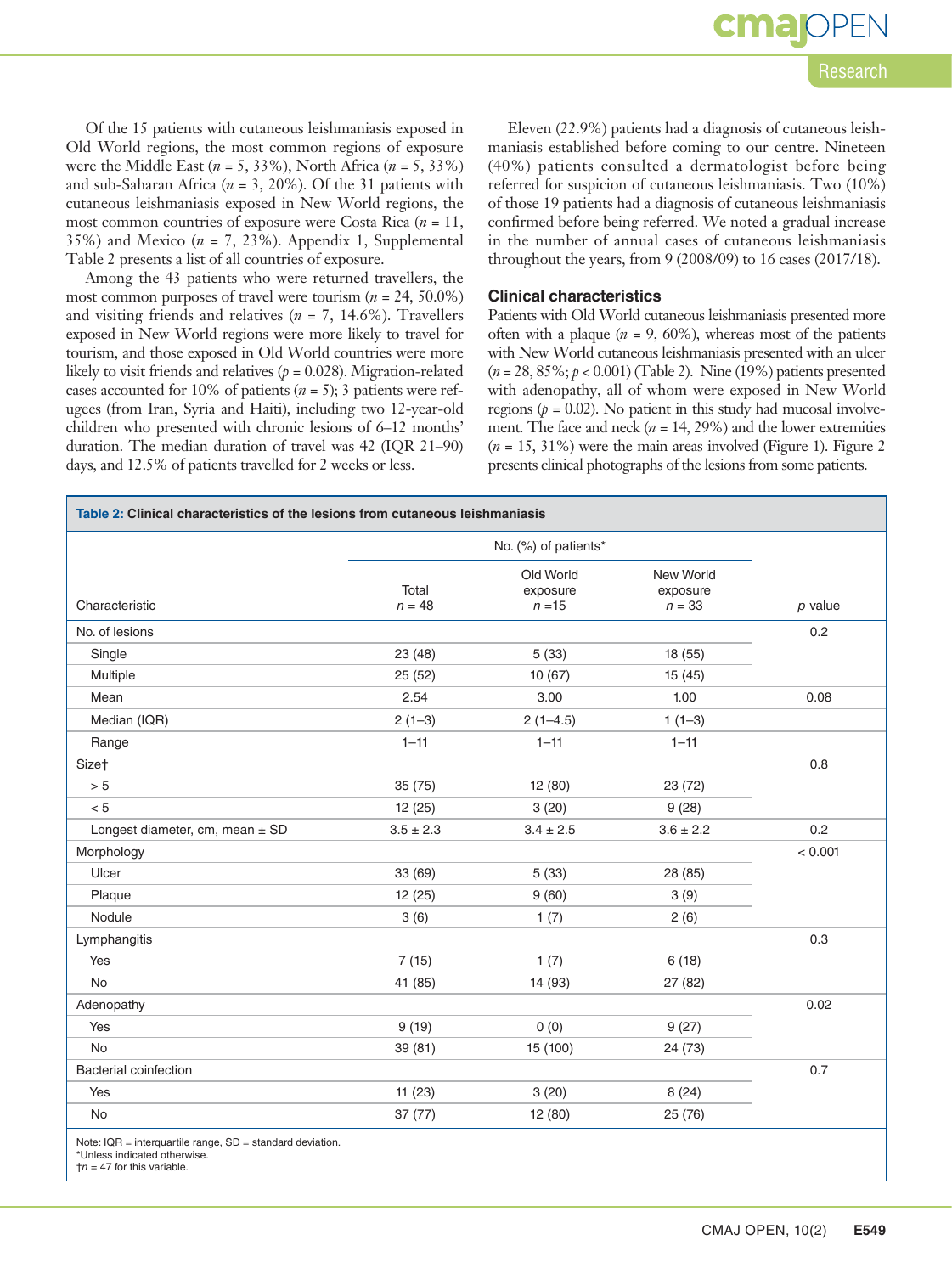**cma**IOPEN

#### Research

#### **Diagnostic methods**

Polymerase chain reaction had the best sensitivity (98%) compared with the other diagnostic methods (64%–68%) (Table 3). Speciation was available for 43 of the 48 cases. The top 3 species were *L. (V.) panamensis* (53.5%), *L. mexicana* (16.3%) and *L. major* (16.3%) (Appendix 1, Supplemental Table 3).

#### **Treatment**

Information regarding the treatment plan was available for 47 patients (Table 4). Patients who did not receive treatment were either lost to follow-up or were clinically cured when referred to our centre. Of the 38 patients who received a firstline treatment, the most used treatment was liposomal amphotericin B (*n* = 20, 53%). Thirteen patients received a second-line treatment. The most used second-line treatments were liposomal amphotericin B (*n* = 4, 31%) and oral fluconazole  $(n = 3, 23\%)$ .

#### **Clinical outcomes**

Thirty-five of the 48 patients (73%) had a complete follow-up 1 year after initiation of treatment. Of these, 32 (91%) were cured. Among patients who completed their follow-up and received only 1 course of liposomal amphotericin B, 11 (69%) responded successfully. When liposomal amphotericin B was used either as the first- or second-line treatment, 75% of patients were clinically cured at 1 year.

Adverse events were evaluated for 20 (80%) patients of the 24 who received liposomal amphotericin B. A total of 6 patients (30%) had adverse events; 3 (50%) of these patients had acute kidney injury. The other adverse events reported were shortness of breath during infusion, increased pancreatic enzymes and fatigue.

In patients with Old World cutaneous leishmaniasis, 12 (80%) had a complete follow-up after 1 year and 10 (83%) were cured; among patients with New World cutaneous leishmaniasis, 23 (70%) had a follow-up after 1 year and 22 (96%) were cured.



**Figure 1:** Locations of the main (i.e., most prominent) lesion for each patient (*n* = 48). We did not identify any significant differences in location between patients with cutaneous leishmaniasis who were exposed in the Old World (Mediterranean basin, Middle East, Central Asia) or the New World (Americas)  $(p = 0.24)$ .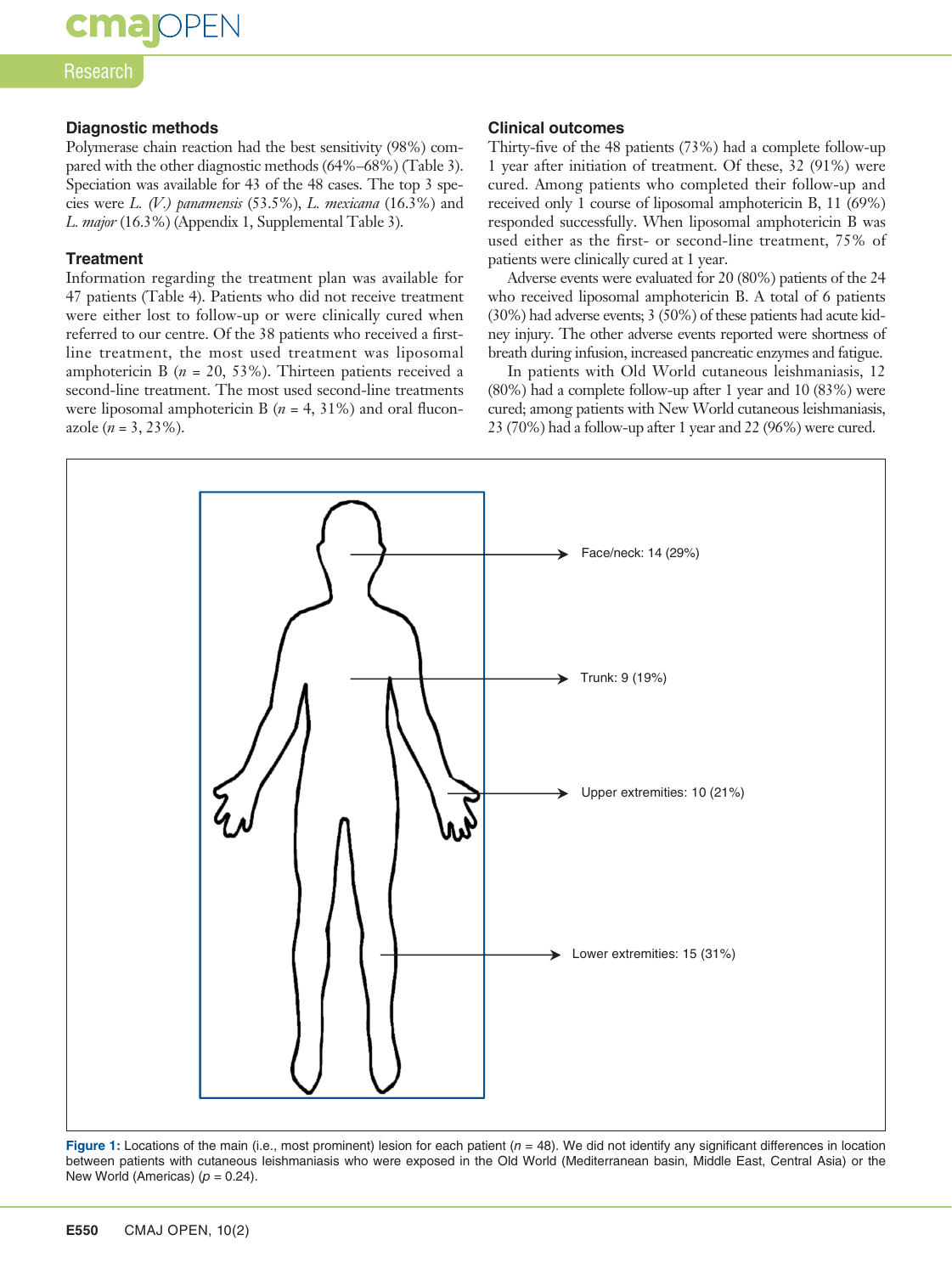

**Figure 2:** Clinical photographs of cutaneous leishmaniasis. A) A solitary ulcer with raised erythematous borders, caused by an infection of *Leishmania (Viannia) braziliensis* acquired in French Guinea. B) An ulcer with thick violaceous and raised borders, caused by an infection of *L. tropica cutaneous leishmaniasis* acquired in Pakistan. C) A large, crusted ulcer with satellites papules, caused by an infection of *L. (Viannia) panamensis* acquired in Colombia. All photographs from Sapha Barkati, McGill University Health Centre, Montréal, Que.

| Table 3: Sensitivity of diagnostic methods |              |                                   |                 |  |
|--------------------------------------------|--------------|-----------------------------------|-----------------|--|
| Method                                     | No. of cases | No. of cases with positive result | Sensitivity,* % |  |
| Smear                                      | 37           | 25                                | 68              |  |
| Histopathology                             | 28           | 18                                | 64              |  |
| Culture                                    | 37           | 24                                | 65              |  |
| <b>PCR</b>                                 | 43           | $42+$                             | 98              |  |
|                                            |              |                                   |                 |  |

Note: PCR = polymerase chain reaction.

\*We evaluated sensitivity using a composite reference standard, namely a lesion that was clinically and epidemiologically consistent with cutaneous leishmaniasis and at least 1 positive test result.

†One specimen was negative by PCR and positive by histopathology. In that case, fresh tissue was not available and PCR was performed from fixed, paraffin-embedded tissue, decreasing PCR sensitivity.

### **Interpretation**

Our clinic saw an increased number of annual cases of cutaneous leishmaniasis over the 10-year study period, from 9 cases (2008/09) to 16 cases (2017/18). An increase in cases has also been reported by the GeoSentinel Surveillance Network, as well as in a recent retrospective observational study in Sweden.<sup>8,15</sup>

In our study, patients with cutaneous leishmaniasis who were exposed in New World regions were more likely to travel for tourism, particularly to Costa Rica and Mexico. In Central America, Costa Rica reports the highest burden of cutaneous leishmaniasis, with an estimated annual incidence of 3500 to 5700 cases.16 As previously reported, New World cutaneous leishmaniasis is increasingly seen in tourist travellers and may represent a change in popular travel destinations, as travel in Latin America is increasingly common.8,17 Traveller behaviour, such as ecotourism, may also result in increased risk. Conversely, we observed that Old World cutaneous leishmaniasis was seen mostly among travellers to North Africa, West Africa and the Middle East who were visiting friends and relatives. This finding reflects the regions of origin of the migrant population in Montréal.

A similar difference in purpose of travel between patients with cutaneous leishmaniasis who were exposed in Old World or New World regions has been described recently.<sup>8</sup> In our study, 10% of cases were related to migration and 3 patients were refugees from Iran, Syria and Haiti. Two of the refugees were children, both age 12 at diagnosis and both presenting with chronic lesions of 6–12 months' duration before the diagnosis was made. This highlights the vulnerability of this group to acquire leishmaniasis, as well as their difficulties in accessing care.<sup>18</sup>

In our study, the median duration of travel was 42 (IQR 21–90) days, but in 12.5% of cases, the travel duration was 2 weeks or less, which illustrates that cutaneous leishmaniasis is not only an infection of long-term travellers.8 This also reinforces the need for better pretravel counselling about protective measures to minimize vector exposure.<sup>6</sup>

In our study, the median time between symptom onset and diagnosis was 89 (range 11–496) days, and patients consulted a median of 2 (range 0–5) physicians before being referred to our centre. These findings illustrate the diagnostic challenges and lack of awareness of cutaneous leishmaniasis in nonendemic settings, but could also partly be explained by referral bias, with more complex and atypical cases being referred to

Research

cmar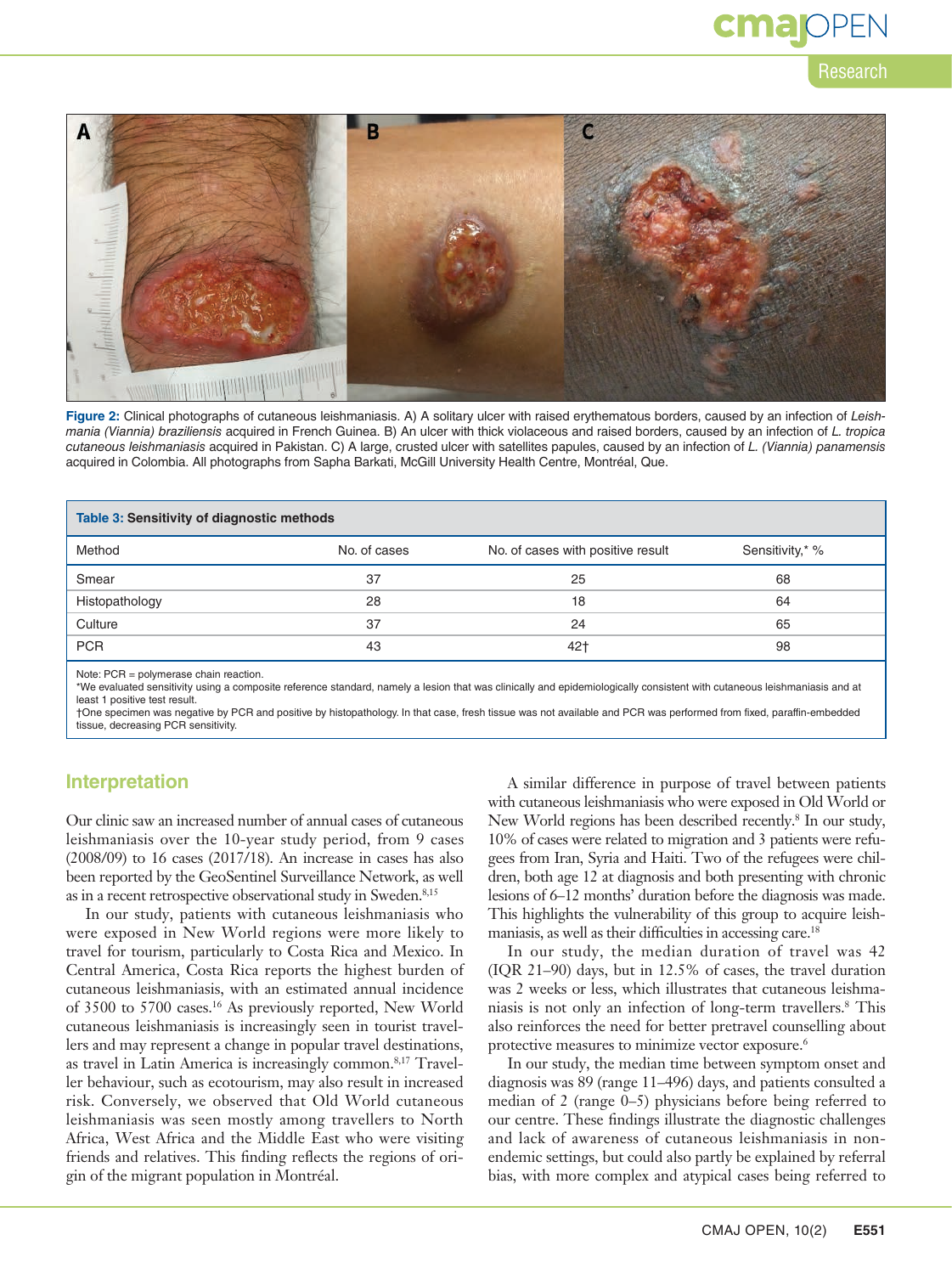## Research

|                                      | No. (%) of patients who received first-line<br>treatment |                                   | No. (%) of patients who received second-line<br>treatment |                   |                                  |                                  |
|--------------------------------------|----------------------------------------------------------|-----------------------------------|-----------------------------------------------------------|-------------------|----------------------------------|----------------------------------|
| Treatment                            | Total<br>$n = 47$                                        | Old World<br>exposure<br>$n = 15$ | New World<br>exposure<br>$n = 32$                         | Total<br>$n = 16$ | Old World<br>exposure<br>$n = 8$ | New World<br>exposure<br>$n = 8$ |
| Local                                | 2(4)                                                     | 2(13)                             | 0(0)                                                      | 4(25)             | 3(38)                            | 1(12)                            |
| Systemic                             | 36 (77)                                                  | 12 (80)                           | 24 (75)                                                   | 9(56)             | 3(38)                            | 6(75)                            |
| No treatment                         | 9(19)                                                    | 1(7)                              | 8(25)                                                     | 3(19)             | 2(25)                            | 1(12)                            |
| Specific treatment*                  | 38 (81)                                                  | 14 (93)                           | 24 (75)                                                   | 13(81)            | 6(75)                            | 7(88)                            |
| Liposomal amphotericin B             | 20(53)                                                   | 4(29)                             | 16 (67)                                                   | 4(31)             | 1(17)                            | 3(43)                            |
| Oral fluconazole                     | 10(26)                                                   | 5(36)                             | 5(21)                                                     | 3(23)             | 1(17)                            | 2(29)                            |
| IV pentavalent antimonial            | 4(11)                                                    | 3(21)                             | 1(4)                                                      | 2(15)             | 1(17)                            | 1(14)                            |
| Topical paromomycin                  | 1(2.5)                                                   | 1(7)                              | 0(0)                                                      | 2(15)             | 1(17)                            | 1(14)                            |
| Pentamidine                          | 1(2.5)                                                   | 0(0)                              | 1 $(4)$                                                   | 0(0)              | 0(0)                             | 0(0)                             |
| Topical paromomycin with fluconazole | 1(2.5)                                                   | 0(0)                              | 1(4)                                                      | 0(0)              | 0(0)                             | 0(0)                             |
| IL pentavalent antimonial            | 1(2.5)                                                   | 1(7)                              | 0(0)                                                      | 1(8)              | 1(17)                            | 0(0)                             |
| Cryotherapy                          | 0(0)                                                     | 0(0)                              | 0(0)                                                      | 1(8)              | 1(17)                            | 0(0)                             |

\*Percent frequencies are a proportion of all patients who received a specific treatment.

our centre. Delayed diagnosis has also been observed in other case series.19–21 Diagnostic delay has also been observed in endemic settings such as Spain.20

Although the numbers are small in our study, it appears that there is a difference in morphology at initial presentation between Old World and New World cutaneous leishmaniasis. We observed that Old World cutaneous leishmaniasis initially presented more often as plaques, whereas New World cutaneous leishmaniasis presented more commonly as ulcers. New World cutaneous leishmaniasis was also more frequently associated with adenopathy. *L. (V.) panamensis* was the most common species diagnosed in our patients, illustrating the propensity of species of the *Viannia* subgenus to cause a substantial inflammatory response with lymphatic involvement.<sup>17,19,22</sup>

*L. major* was the most identified species among cases of Old World cutaneous leishmaniasis, with 57% of the lesions presenting as plaques. Patients received diagnoses between 50–102 days after the initiation of symptoms. *L. major* can spontaneously heal within 2 to 6 months; therefore, the healing process may have started in those patients before a diagnosis was made, with an impact on the morphology seen at initial presentation to our centre.<sup>6</sup>

No cases of mucosal leishmaniasis were seen in our centre during the study period. Several species of the *Viannia* subgenus have a strong association with mucocutaneous and mucosal leishmaniasis, *L. (V.) braziliensis* having the strongest association. In our study, only 3 patients had *L. (V.) braziliensis*; *L. (V.) panamensis* was the most common *Viannia* species in our study. The GeoSentinel Surveillance Network analysis on cutaneous leishmaniasis has also shown that all travelrelated cases of mucocutaneous leishmaniasis were caused by

*L. (V.) braziliensis,* despite *L. (V.) panamensis* being the most reported *Viannia* subgenus species.<sup>8</sup>

The diagnostic method with the highest sensitivity was PCR (98%), confirming the findings of others.3 The other methods (smear, culture and histopathology) had sensitivities ranging from 64% to 68%. These numbers are consistent with what has been described in the literature.<sup>5</sup> The importance of speciation has been increasingly recognized as it facilitates the choice of optimal treatment and has an important prognostic value. Species can sometimes be inferred from region of exposure, but travellers may have multiple possible exposures and the geographic distributions of some species are evolving. Systemic treatment is usually recommended for *Viannia* subgenus infection because it appears to reduce the risk for subsequent mucosal involvement.<sup>2,6</sup> Molecular speciation has not been well standardized, but various methodologies are available in most high-resource settings.<sup>2</sup>

Liposomal amphotericin B was used to treat over half of the patients, which represents the most used first-line treatment in our study. Among patients who completed the follow-up, 69% were cured at 1 year. The clinical cure rate was 75% when patients received liposomal amphotericin B as either the first- or second-line treatment. Liposomal amphotericin B may be better tolerated and is more readily available than pentavalent antimony in Canada, which explains why it is the most used agent in our centre. There are no controlled clinical trials of liposomal amphotericin B for cutaneous leishmaniasis. Available data come mainly from observational studies. The treatment response rate is variable, in the range of 72%–88% in some studies of Old World and New World species; more recent studies have described response rates as low as 46% when looking at clinical cure at 90 days and 63%